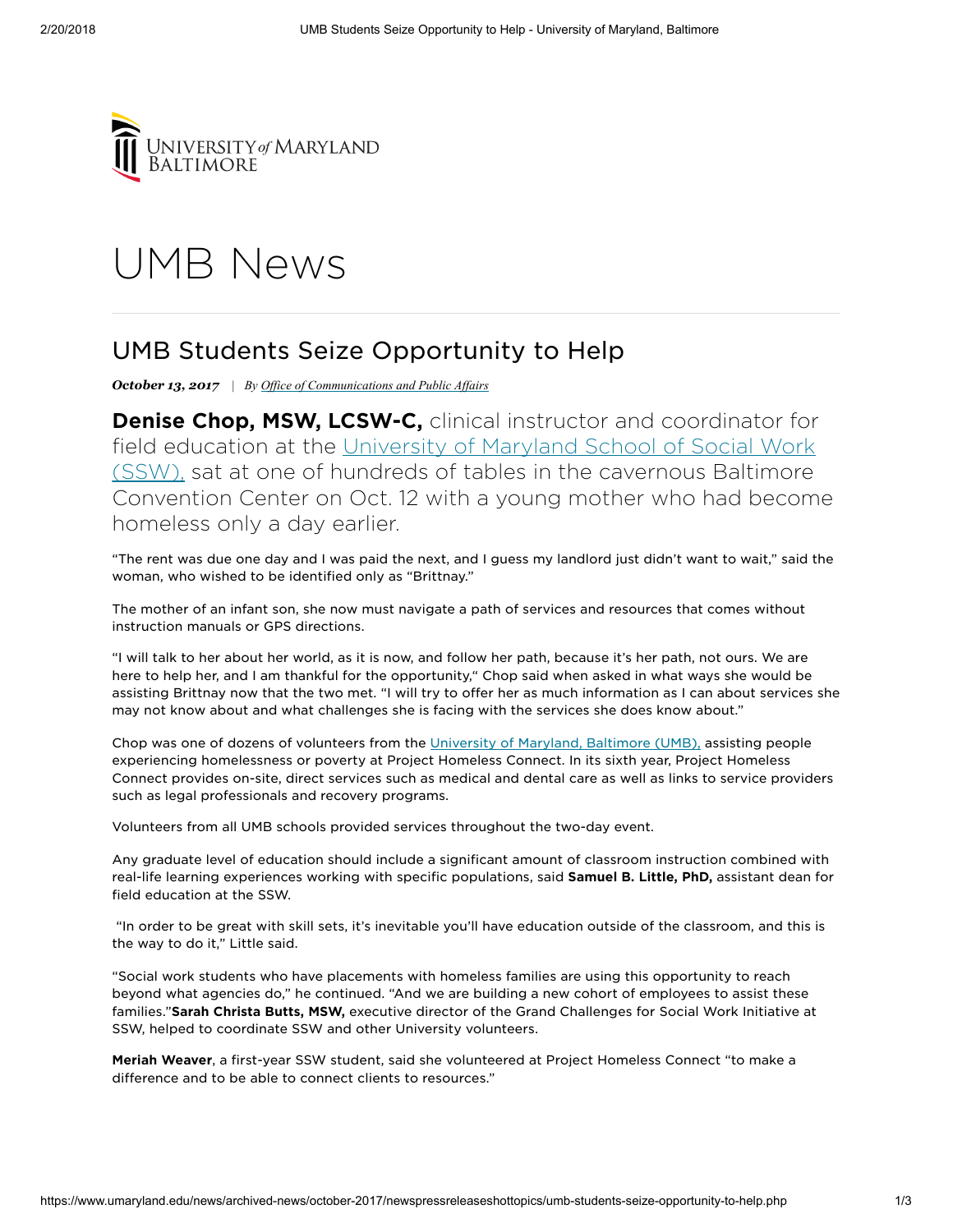

Denise Chop, left, clinical instructor and coordinator for field education at the University of Maryland School of *Social Work, assists a client at Project Homeless Connect.*

"You can never have too much help," she said. "And being hands-on always makes a difference. It gives you firsthand experience and gives you more of an insight into the population you're working with."

Sheila Snowden, MSW, LCSW-C,

LCADC, clinical instructor and coordinator for field education at the SSW, was on hand to assist clients with mental health needs. "They're people who come in with special needs or addiction, and we try to provide assistance," she said. "Our school is involved with the Grand

Challenges (initiative), and one of them is ending homelessness.

"Being a resident of Baltimore City, I see so much homelessness," Snowden continued. "I wanted to try to help in some way because there but for the grace of God go I. It could be me. And now I have an opportunity to help."

[University of Maryland](mailto:http://www.law.umaryland.edu/index.html) Francis King Carey School of Law students were among the 2,000 community volunteers offering their services at Project Homeless Connect. The students provided a low-income taxpayer clinic to help individuals who might have a tax dispute with the IRS.

Joe Brees, a third-year law student, cited numerous reasons why attendees might seek tax advice, including wage garnishment or a revoked driver's license. "We call the IRS. We call the comptroller. We speak on their behalf and we try to negotiate what's called an offer in compromise, which is basically telling the IRS, 'Look, this is how much this person makes. Let's come to an agreement and see if we can get on some sort of payment plan,' " he said, noting the services the students provide.

While the students are fulfilling part of the Cardin requirement necessary for graduation, they also are happy to create goodwill in the community. Named for U.S. Sen. Ben Cardin of Maryland, the requirement mandates first-year, full-time day students provide legal services to people who are poor or otherwise lack access to justice as a prerequisite for graduation.

"For most of us, it's our first experience being able to actually put our legal education to work. so it's pretty rewarding," said Gabrielle Phillips, also a third-year law student.